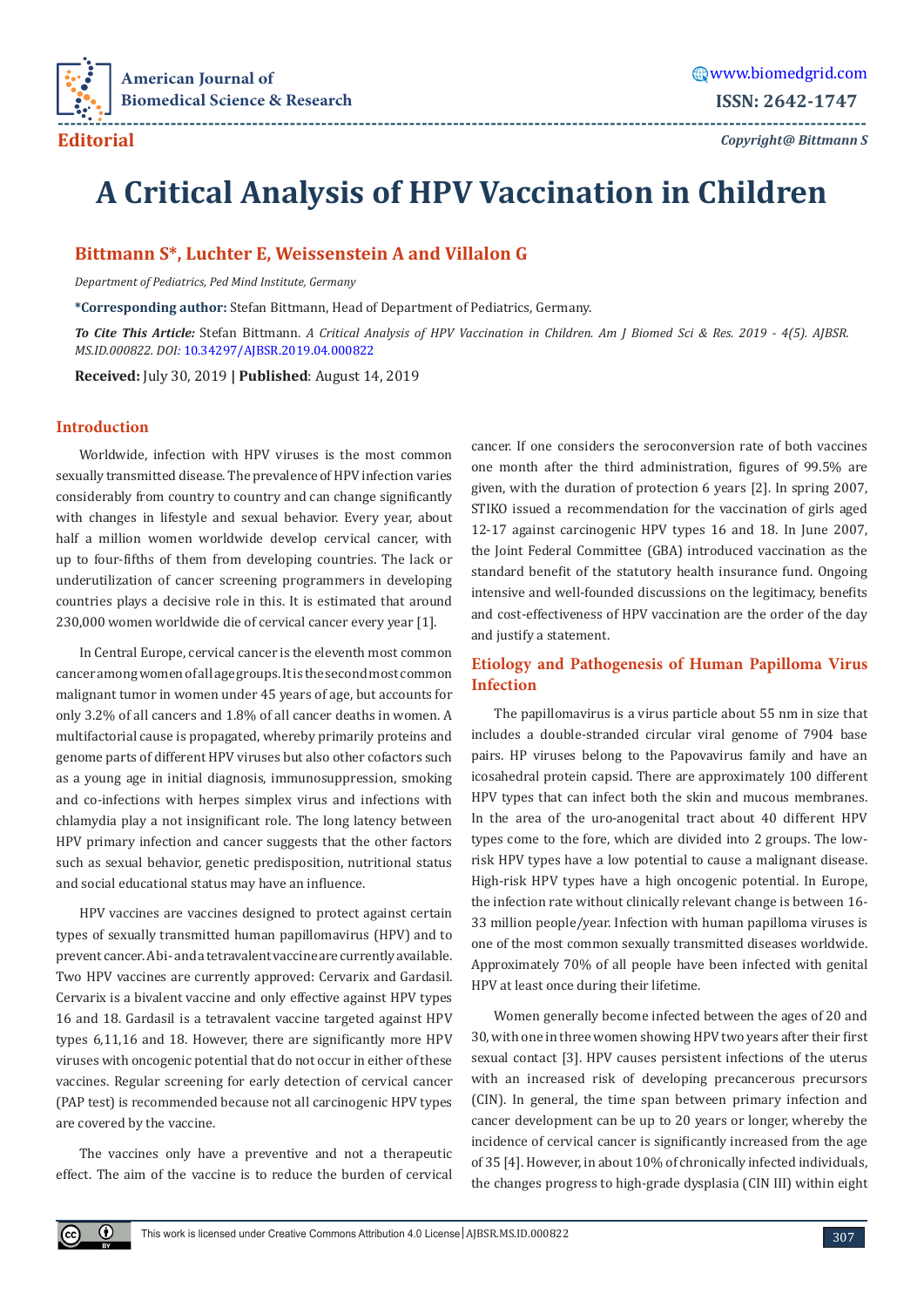years, which is considered a precursor of cancer. These changes also recede by up to 3%, with approximately 8-12 years between CIN III and cancer [5].

## **Molecular Biology and Oncogenesis of HPV Infection**

The hullless virus has a simple structure and is divided into an early region, which performs regulatory functions, and a late region, which encodes two structural proteins. The capsid of the virus consists of 80% structural protein L1 and 20% capsid protein L2. In the "early region" there are 6 viral genes, 2 of which are called oncogenes. They are responsible for virus replication and the transformation of infected cells. Papillomaviruses infect the basal cell layer of the epithelium and initially lead to a latent infection, in which the viral genome are propagated in parallel with the host cell. Clinically, these infections remain inapparent. In some cells, replication of papillomaviruses occurs and finally the release of viral capsids in the area of the epithelial layers with abraded epithelial remains.

This stage of cell change with pronounced virus proliferation corresponds in histological section to a mild cervical lesion (CIN 1) with detection of coilocytes corresponding to a vesicular distension of the cells. However, if the oncogenic oncogenes are expressed in cells replicating their own genome, malignant transformation may occur. Dysplastic cells develop, which can develop into highly dysplastic lesions. Unregulated and increased cell proliferation sets in, which ultimately leads to cancer growth. In addition, a further cell protein, p16INK4a, is produced by this process, which would prevent the cell from dividing again during normal cell division through strict feedback. The detection of this protein indicates advanced HPV infection and is a surrogate marker for the activated oncogene expression of HR-HP viruses in dysplastic cervical epithelial cells. In cervical cancer, genetic HPV can be detected in 95% of tissue samples, suggesting a causal relationship. However, there are also forms of cervical cancer without the presence of HPV hereditary material.

# **Risks of HPV Infection**

High-risk HPV types 16 and 18 are considered responsible for about 70% of all cervical cancers in women worldwide [6]. 55.3% of all cervical precancerous lesions of severity CIN 2 and 3 were associated with HPV 16 in 2 studies, 6.4% with HPV 18, HPV 45 in 8.5% and HPV 31 in 6.4% of cases [7]. In 2005 the WHO classified the HPV types 16,18,31,33,35,39,45,51,56,58,59 and 66 as carcinogenic [8]. the so-called low-risk HPV types 6 and 11 are responsible for the development of over 90% of genital warts. Genital warts are the most common viral sexually transmitted disease worldwide.

# **Frequency, Age Distribution and Course of Cervical Cancer**

In Germany, about 6200 women develop cervical cancer. With 1700 deaths, cervical carcinoma was not one of the most common

cancers with 1.8% of all cancer deaths and not one of the most frequent causes of cancer deaths in women. In the incidence statistics it is currently only in 11th place. This actual state is the result of an effective early detection programme. The comparatively low incidence of cervical cancer is accompanied by a much higher incidence of found dysplasias. The EUROCARE-4 study published in September 2007 calculated a relative 5-year survival rate for invasive cervical cancer.

# **Early Detection Possibilities-Benefits and Risks**

Since the introduction of the cytological examination of cervical smears for the early detection of cervical cancer and its precursors (Pap test) at the age of 20 years at the beginning of the 1970s, the incidence of invasive carcinomas in Germany has decreased by about two thirds. The Pap test is a very successful and effective secondary preventive measure against cervical carcinoma. In countries such as England, Sweden and the Netherlands, screening is much better organised and therefore more effective, with a 90% reduction in the risk of cervical cancer among participants [9]. In countries without appropriate cancer screening programs, cervical cancer contributes significantly to cancer mortality.

# **Development Aspects of HPV Prophylactic Vaccines**

A quadriple vaccine manufactured by Sanofi Pasteur MSD (Whitehouse Station, NJ) was first approved in the United States in 2006 and by the European Medicines Agency in the European Union in September 2006 through the centralized approval process. In Europe, the vaccine is marketed under the trade names Gardasil and Silgard. The vaccine contains purified, recombinantly produced L1 proteins from the capsid of the four papillomavirus types 6, 11, 16 and 18, which spontaneously combine to form viruslike particles (VLP) [10]. These L1 proteins, empty virus particles that do not contain any genetic material but look like real viruses to the immune system, are the decisive building block of the HPV vaccine. These L1-VLPs induce an amazingly high immune response during intramuscular injection.

The publication of the first HPV vaccination study in the New England Journal of Medicine in November 2002 caused a sensation due to its resounding success and was euphorically commented with the title "The beginning of the end of cervical cancer? According to the European Medicines Agency, 1.5 million patients had already been vaccinated with Gardasil in Europe by January 2008 [11]. Since October 2009, Gardasil has also been approved in the USA for the prevention of genital warts in men and boys [12,13]. Approval for the bivalent vaccine developed by Glaxo Smith Kline (Rixenarts, Belgium) and marketed under the trade name Cervarix was granted in Australia in May 2007 and in the European Union in September 2007. Cervarix also contains recombinant L1 proteins from the capsid in VLPs, but only papilloma virus types 16 and 18 [14]. Merck & Co and Glaxo Smith Kline have granted each other cross-licenses allowing both to use the patent rights for vaccine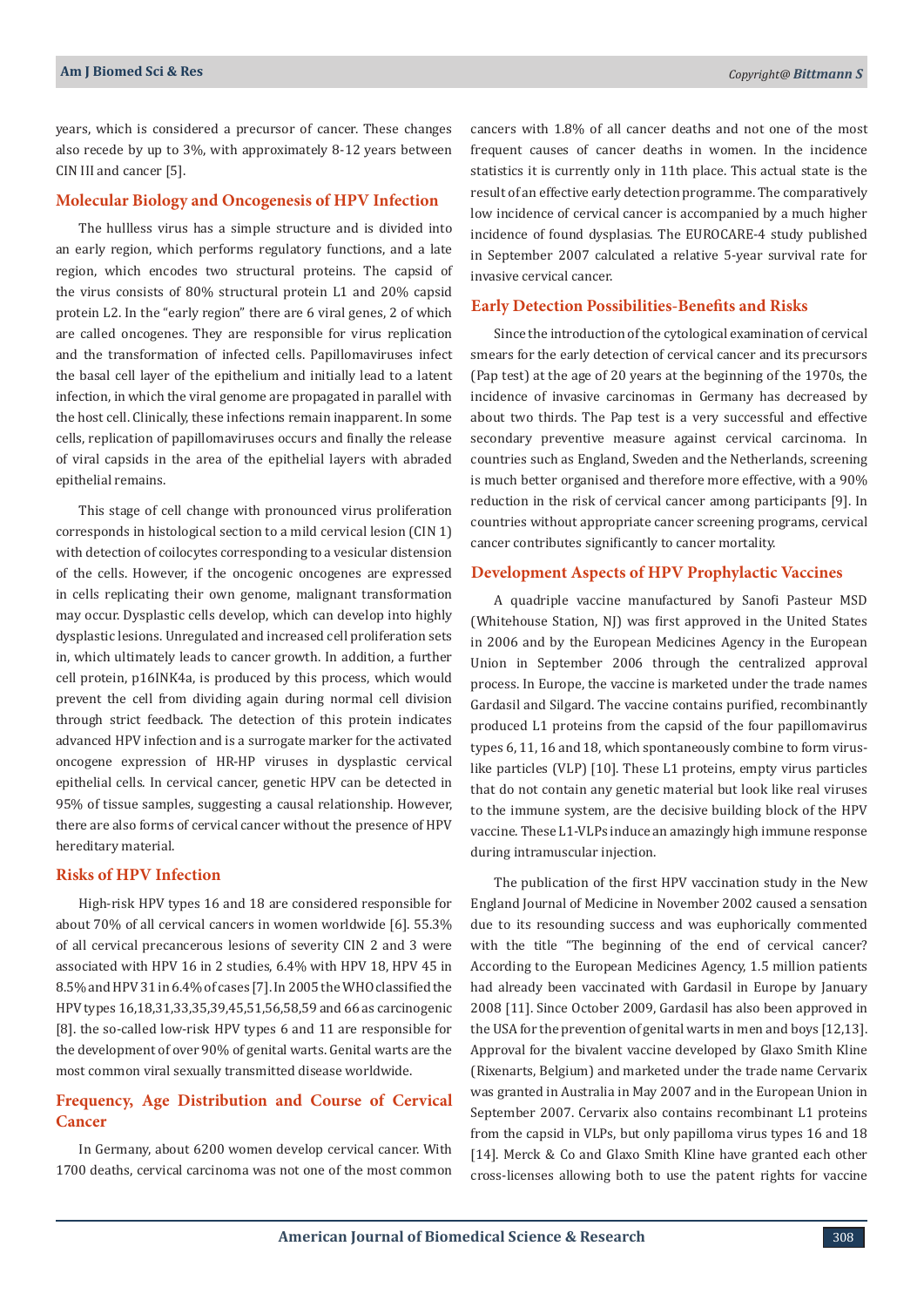production. The German Cancer Research Center is a co-patent holder and thus shares in the profits from the sale of the vaccine.

## **Efficacy Aspects of The Tetravalent Vaccine (Gardasil)**

The efficacy of the tetravalent vaccine was investigated in four placebo-controlled, randomized and double-blind Phase II and Phase III studies. In women who were not infected with the corresponding human papilloma virus at the time of vaccination, the vaccine prevented infection in 96-100% of cases. In the (socalled) Future II study, the occurrence of CIN II or more severe precancerous lesions of the cervix was recorded. While a case of CIN occurred in the group of vaccinated women (n=5305), 42 cases occurred in the group of women vaccinated with placebo (n=5260).

For ethical reasons, the independent Data Safety Monitoring Board recommended rapid vaccination of placebo vaccinated subjects [15,16]. Including women with HPV types 6,11,16 and/ or 18 infections at baseline and those who received less than three required doses of vaccine, the efficacy of Gardasil is lower, but still present, compared to precancerous cervical cancer precursors caused by the corresponding HPV types. In the combined interim analysis of the four relevant efficacy studies conducted for approval, the efficacy of Gardasil was only 39% [10]. Gardasil is known to cross-protect with the phylogenetically related HPV types 45, 52 and 58 [17-19].

#### **Efficacy Aspects of The Bivalent Vaccine (Cervarix)**

Cervarix is a bivalent vaccine effective against HPV 16 and 18. Statistically significant efficacy has been demonstrated for this drug in a large study only for HPV 16 and not for HPV 18. Clinical data for Cervarix are only available for a period of 5.5 years [20]. New data suggest that Cervarix may also protect against infections with HPV types not included in the vaccine. This cross-protection extends to varying degrees to virus types 31,33,35,39,45,51,52,56,58 and 59. Virus types 31 and 45 have a high oncogenic potential. According to data from the PATRICIA study (Papilloma Trial against Cancer in young Adults), a Phase III study with Cervarix involving 18,644 women aged 15-25 years in 14 countries in North and South America, Europe and the Asia-Pacific region, a reduction in CIN 2 findings of 70% (33 compared to 110 cases) and CIN 3 findings of 87% was found.

# **Up-To-Date Data on Security and Effectiveness**

According to the data available so far, a follow-up of up to 6.4 years for women who were not infected with the highly carcinogenic HPV types 16 and 18 at the time of vaccination, almost 100% protection against cervical dysplasias induced by these two HPV serotypes was found. This fact is supported by a current German HPV vaccination guideline and a systematic review of 6 randomized trials with over 40000 women and girls aged 15 to 26 years to investigate the efficacy of the vaccines confirmed [21-23]. About the effectiveness of the vaccination against HPV 16 and 18, the study

situation is increasingly consolidating. Looking at all randomized studies carried out so far, the mean observation period was 3 years, in one study 5.5 years [24] and 6.4 years [21] respectively. During this period, the vaccination fully met expectations. This is confirmed by the systematic review of Rambout [23].

In women who were tested negative for HPV 16 and 18 before vaccination and received all 3 vaccine doses, a higher degree of cell change (CIN II and higher) occurred in one of 8301 cases, in the placebo group in 86 of 8268 cases, a reduction from about 1% to 0.01%. The two vaccines do not influence the course of HPV infection and therefore have no therapeutic effect. Virus elimination is not accelerated [25]. New possibilities for post-infection prophylaxis are being sought. Whether the vaccination protects against an invasive cervical carcinoma is a question that is currently in doubt. So far, only a reduction of the obligatory precancerous stages has been proven in studies. It is completely unclear how long the vaccination will last. Evidence of protection lasting beyond 5 years was provided by results after renewed administration of Gardasil after 5 years; this "antigen challenge" led to a renewed increase in antibody titres within one week.

## **Boys and HPV Vaccination**

Boys aged 9-15 years developed immunity after vaccination. The quadrivalent vaccine was judged effective in a study of 4065 boys and men aged 16-26 years [26]. The aim is to provide a protective vaccine to prevent anal and penile cancer, which is also associated with HPV infections.

# **Vaccination Research**

Various key questions are at stake in the research of new vaccines against HPV: There are more than 100 different types of HPV. Which HPV types have clear oncogenic potential in the development of cervical cancer has not yet been fully clarified. An oncogenic potential is known in about 15 HPV types. A crossprotection is discussed. The prevalence of HPV infections and the spread of different HPV types varies considerably geographically [27]. HPV 16 types and HPV 18 types are most frequently detected, with 85% being found in women with adenocarcinoma [28]. In a quarter of invasive cervical cancer cases, 16 HPV types other than 16 and 18 are detected.

The distribution of these 16 HPV types shows a considerable geographical variation. If critical epidemiological data are analyzed, a bivalent HPV vaccine with HPV 16 and 18 in Europe protects 71% against cervical cancer; however, depending on the geographical location, this protection may be higher or lower (74% in Asia, 64% in parts of Africa) [29]. Ultimately, the goal should be to develop a multivalent vaccine that includes all HPV viruses with oncogenic potential. For example, a vaccine containing the most common 7 oncogenic HPV viruses 16,18,45,31,33,52 and 58 would provide up to 85-91% cervical cancer protection (depending on geographical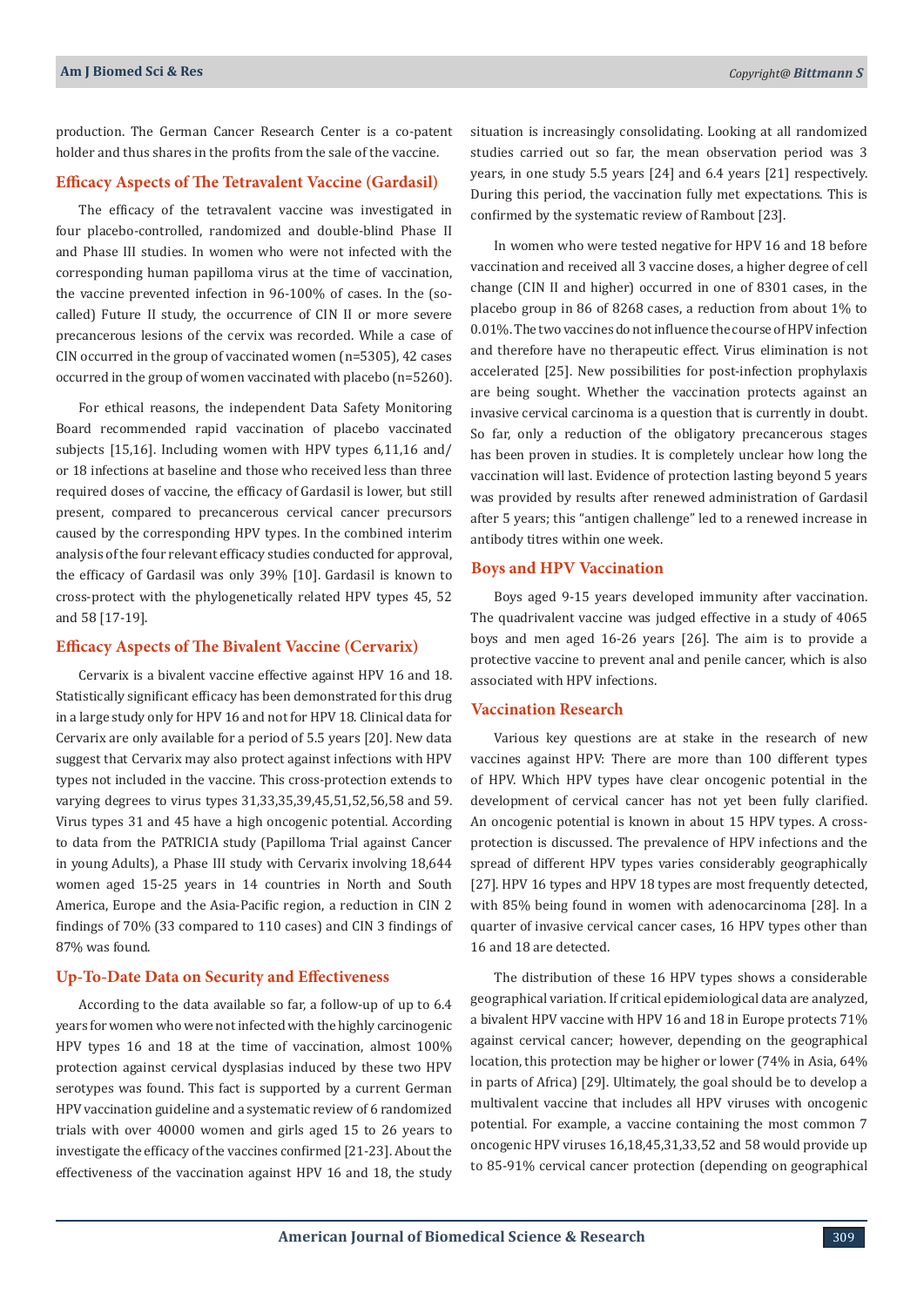location) [29]. Although technically feasible, the production of a multivalent HPV vaccine is currently extremely difficult, not to mention the significant production costs.

# **Cost Aspects of HPV Vaccination**

Some studies conclude that HPV vaccination is cost-effective [17,30,31]. In Germany, a single injection costs approximately 150 euros, with 3 vaccinations required per patient. The basic immunisation with three injections in the months 0,2 and 6 costs about 450 Euro. According to estimates by the Federal Association of Company Health Insurance Funds, this burdens the German health system with up to one billion euros a year. Should booster vaccinations prove necessary every 5 years or so, the cost of the vaccination program would multiply. In other countries the vaccine is considerably cheaper (e.g. Australia 96 Euro). In the USA, for example, vaccinating women aged 35 and over is not cost-effective [32].

Since 2002, the pharmaceutical "vaccine industry" has experienced rapid growth. In 2002, the turnover of pharmaceutical companies in the USA from HPV vaccination was 135 million dollars, in 2012 it was already 1.4 trillion dollars [33]. Even Nobel Prize winner Professor Harald zur Hausen [34] has pointed out at every opportunity that the vaccine is too expensive. This is particularly true in developing countries, where cervical cancer is partly the most common cancer in women [30]. In Kenya, the vaccine costs about half an average annual income [35,36]. In developing countries, where cervical cancer is by far the most prevalent, vaccination is an almost unrealizable cost factor for the population.

# **Adverse Side Effects of HPV Vaccination**

Data on the tolerability of the HPV vaccine were available from several clinical studies with more than 20000 participants at the time of approval. Since the approval of Gardasil, several million girls and women have been vaccinated worldwide. Unwanted side effects are registered in special monitoring programs. Based on the available study data, the HPV vaccination is assessed as safe and well tolerated by the German Health Technology Assessment, the American Drug Administration (FDA), the Centers for Disease Control and Prevention (CDC) and the European Medicines Agency [17,37].

The most common adverse events in the controlled trials were local reactions in both vaccines in 83% of women in the vaccine group and in 73% of women in the placebo group. The most common systemic responses were headache, fatigue, muscle aches and nausea, which occurred equally in the vaccine and placebo groups. Severe adverse effects were bronchospasm, hypertension and severe headache. Since the US approval of the HPV vaccine Gardasil [38], the FDA and the Centers for Disease Control and Prevention have received-17160 reports-on potential adverse events from a total of approximately 26 million doses of vaccine administered as part of monitoring programmes up to September 2009. Most adverse events, 92%, were not considered serious 8% were serious.

Severe was defined as a condition that leads to hospital admission, a life-threatening condition, or a serious illness, an irreversible disability or death. For example, cases of Guillain-Barre syndrome (the synonym "Gardasil-Guillain Barre syndrome" is frequently used due to its frequency), thromboses and deaths have been reported in close temporal connection with vaccination. Unexpectedly, no causal link between the vaccination and the disease was found [37]. The US consumer protection group "Judical Watch" had already published a first list with 1637 reported side effects after HPV vaccination in the USA in May 2006. In October 2007, they announced a further 1824 vaccine adverse events. This resulted in 3461 adverse events from May 2006 to October 2007, including 11 deaths caused solely by HPV vaccination. On 20 June 2007, a healthy 17-year-old woman was vaccinated with Gardasil for the first time and died on the same day. Further isolated deaths have occurred and are known. Causal connections with an HPV vaccination were always denied.

# **Demand for Re-Evaluation of HPV Vaccination**

In November 2008, scientists from various German research institutions called for the HPV vaccine to be re-evaluated on the grounds that its efficacy could be significantly lower than assumed [39,40]. In a re-evaluation of the Robert Koch [41] Institute on 10 August 2009, the vaccination was still recommended. However, information media that give the impression that HPV vaccination provides 100% protection against cervical cancer were currently considered to be dubious [41]. In Germany, the initial euphoria of HPV vaccination has quickly subsided. At present, the vaccination rate should be below 30%. In June 2011, vaccine manufacturers cheered for an Australian study showing a significant decrease in cervical cell changes in HPV-vaccinated 17-year-old girls [42].

However, cheers drowned out that this effect was not detectable in the 18-year-old girls who had also been vaccinated [42]. In addition, the current data do not show any efficacy in girls and women already infected with HPV. One study even suspected that vaccination could promote the development of cell dysplasia in women already infected with HPV types 16 and 18 [38]. Therefore, vaccine manufacturers and authorities recommend vaccination only before first sexual contact. In France, the French Ministry of Health recommended that virginity be checked before vaccination. Clinical efficacy studies with girls before and during sexual maturity have not yet been carried out - manufacturers are content with the less meaningful detection of antibodies in the blood in the months following vaccination. The STIKO recommendation to vaccinate all girls before their first sexual contact is therefore on a shaky footing and is not evidence-based. These data should be available if an insufficiently studied vaccine is publicly recommended for half of the adolescent population.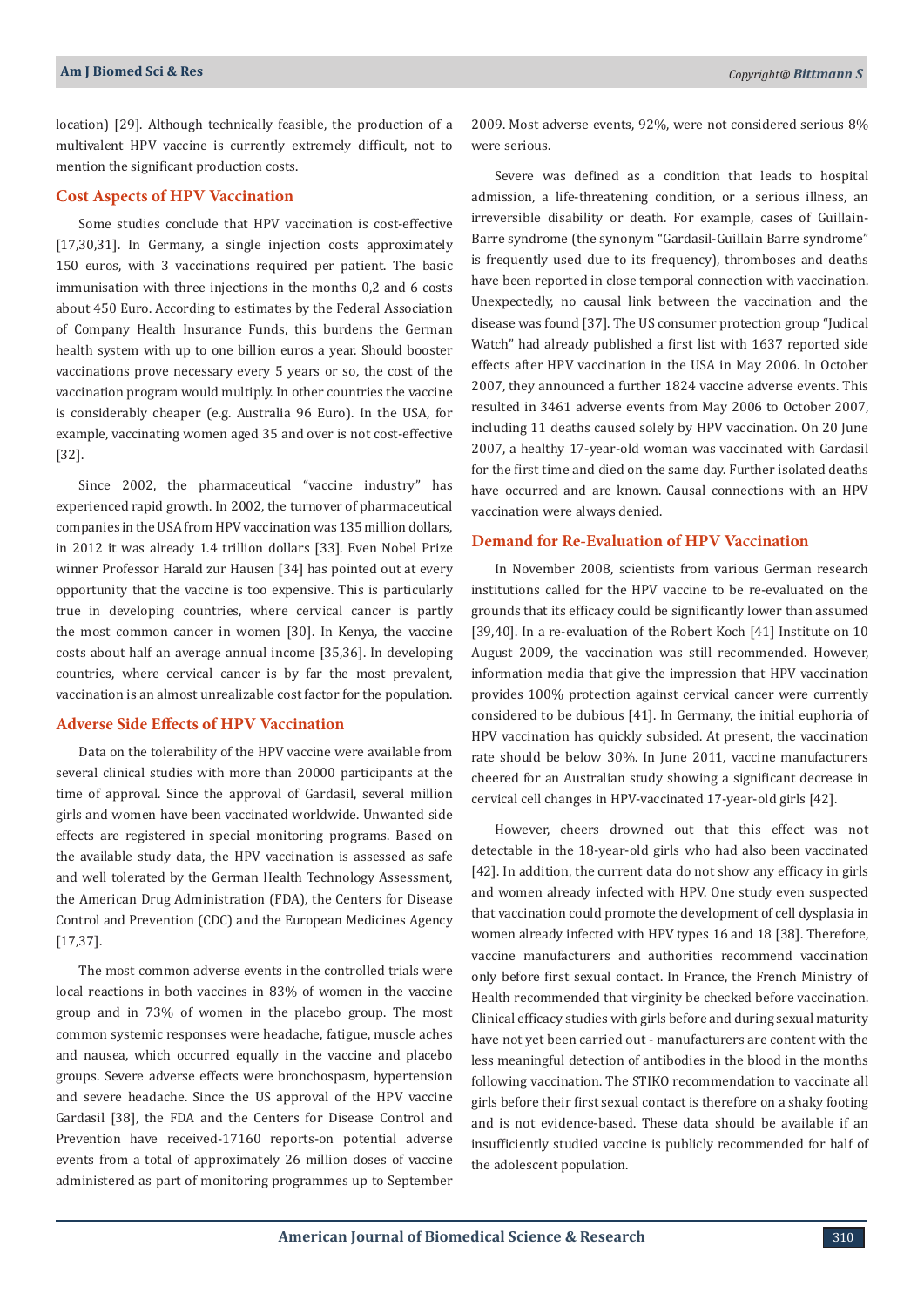## **Conflicts of Interest**

The European Cervical Cancer Association (ECCA) is funded by more than 50 percent by vaccine manufacturers Sanofi Pasteur, Roche, and Glaxo Smith Kline. The German Cancer Research Centre is co-owner of the cervical vaccine patents. This means that virtually every instance/person who has approved or recommended the vaccination can derive financial benefit from each individual vaccination.

#### **Conclusion**

HPV vaccination must be critically evaluated for various reasons. The approval of Gardasil was based in advance on 4 studies, for Cervarix [14] only on one phase III study. This was not enough for a meaningful assessment of the clinical benefit [43]. The clear evidence of protection against cervical cancer is not conclusive, only in cervical cancer precursors. The regulatory authorities have accepted CIN II, CIN III and Carcinoma in situ as surrogate parameters when investigating the efficacy of the potential cancer precursors. Vaccination is currently being carried out with vaccines whose clear efficacy against cervical cancer is not sufficiently known. There are no long-term studies. It is assumed that the development of cervical cancer takes 15-30 years [44]. Studies from currently only up to 6.5 years are not able to show any clarity. The protection is very often proven and determined by the level of the antibody titre; whether the level or the presence of high antibodies against HPV protects absolute protection against the development of cervical cancer is rather questionable.

In summary, it can be said: There is not yet enough knowledge available on long-term side effect risks. Cervical cancer can be adequately controlled by safer sex (good protection against risk HPV) and effective screening programmes. Its incidence has been declining for years. The vaccine is genetically engineered. What consequences it has for vaccinated people is unclear. Genetically engineered vaccines penetrate the cell material and alter it. What consequences this has for our offspring is unclear. So far, no direct causal connection has been shown that would prove that the cause of cervical carcinomas is HP viruses. Even the NCI, the National Cancer Research Institute in the USA, admits this. It is only known that factors such as the long-term use of oral contraceptives and the number of births, as well as genetic changes, smoking or an acquired immunodeficiency promotes tumor development [45-47].

It is unknown how long the vaccination protection lasts with both current vaccine alternatives. No study provides evidence for lifelong immunity; one study proves protection for at least 5 years. In this context, the question of a "booster vaccination" will become an issue. It is unknown how the vaccine will be effective. No study provides evidence of lifelong immunity; one study proves protection for at least 5 years. In this context, the question of a "booster vaccination" will become an issue. It is unknown how the vaccination affects the distribution of the other HPV types. It is

unknown whether HPV 16 and 18 are increasingly replaced by other HPV types that can also have a carcinogenic effect. The vaccination creates a "sham safety" because it reduces the motivation for the early detection examination and for limiting further risks (e.g. smoking).

It is not known how the vaccination works if an infection with HPV has already occurred. It is possible that the vaccination has aggravating effects if the virus infection has already occurred but is still without symptoms. The vaccination may change the character of the other virus types not reached by the vaccination. The consequence of this situation is unknown. It is not known whether the result will be an advantage or an increase in risk. HPV vaccines are extremely expensive. Extending the early detection programme without vaccination would save high costs for the health care system, which could be invested elsewhere in social projects. Health policy is not always rational. An objective, wellfounded and balanced information of the population about benefits and limitations of HPV vaccination is desirable but probably not feasible.

#### **References**

- 1. Ferlay J, Bray F, Pisani P, Parkin DM (2004) International Agency for Research of Cancer (IARC) GLOBOCAN 2002: Cancer Incidence, Mortality and Prevalence Worldwide. IARC Press, France, Cancer Base p. 5.
- 2. De S, Kanagasabai S (2010) Human Papilloma Virus Vaccine-An Update. European J Scient Res 43(2): 256-264.
- 3. [Franco EL, Harper DM \(2005\) Vaccination against human papillomavi](https://www.ncbi.nlm.nih.gov/pubmed/15755633)[rus infection: a new paradigm in cervical cancer control. Vaccine 23\(17-](https://www.ncbi.nlm.nih.gov/pubmed/15755633) [18\): 2388-2394.](https://www.ncbi.nlm.nih.gov/pubmed/15755633)
- 4. Parkin DM, Whelan SL, Ferlay J, Storm H (2005b) Cancer Incidence in five continents. International Agency for Research on Cancer (IARC), France, Cancer Base 1(8): 7.
- 5. Kind E, Kuhlmann M (2004) Zervikale intraepitheliale Neoplasien. In Beckmann M, Perl F: Frauenheilkunde und Geburtshilfe, Basel.
- 6. [ML Gillian, Chaturvedi AK, Lowy DR \(2008\) HPV prophylactic vaccines](https://www.ncbi.nlm.nih.gov/pubmed/18980286) [and the potential prevention of noncervical cancers in both men and](https://www.ncbi.nlm.nih.gov/pubmed/18980286) [women. Cancer 113\(10 Suppl\): 3036-3046.](https://www.ncbi.nlm.nih.gov/pubmed/18980286)
- 7. [Klug SJ, Hukelmann M, Hollwitz B, Duzenli N, Schopp B, et al. \(2007\)](https://www.ncbi.nlm.nih.gov/pubmed/17385693) [Prevalence of human papillomavirus types in women screened by cytol](https://www.ncbi.nlm.nih.gov/pubmed/17385693)[ogy in Germany. J Med Virol 79\(5\): 616-625.](https://www.ncbi.nlm.nih.gov/pubmed/17385693)
- 8. [Cogliano, Baan R, Straif K, Grosse Y, Secretan B, et al. \(2005\) Carcinoge](https://www.ncbi.nlm.nih.gov/pubmed/15830458)[nicity of human papillomaviruses. Lancet Oncol 6\(4\): 204.](https://www.ncbi.nlm.nih.gov/pubmed/15830458)
- 9. [Rosenbrock R \(2007\) HPV-Impfung-Durchbruch der Krebsprävention?](http://www.forum-gesundheitspolitik.de/dossier/PDF/Rosenbrock-HPV-Impfung.pdf) [Dossier Forum Gesundheitspolitik.](http://www.forum-gesundheitspolitik.de/dossier/PDF/Rosenbrock-HPV-Impfung.pdf)
- 10. European Medicines Agency: Gardasil-European Public Assessment Report.
- 11.(2008) European Medicines Agency press release on the safety of Gardasil.
- 12. FDA approval of Gardasil.
- 13.(2009) FDA Approves New Indication for Gardasil in Prevent Genital Warts in Men and Boys. FDA press, 25 26 The HPV vaccination: review and critical review of the two vaccine alternatives.
- 14. European Medicines Agency: Cervarix-European Public Assessment Report.